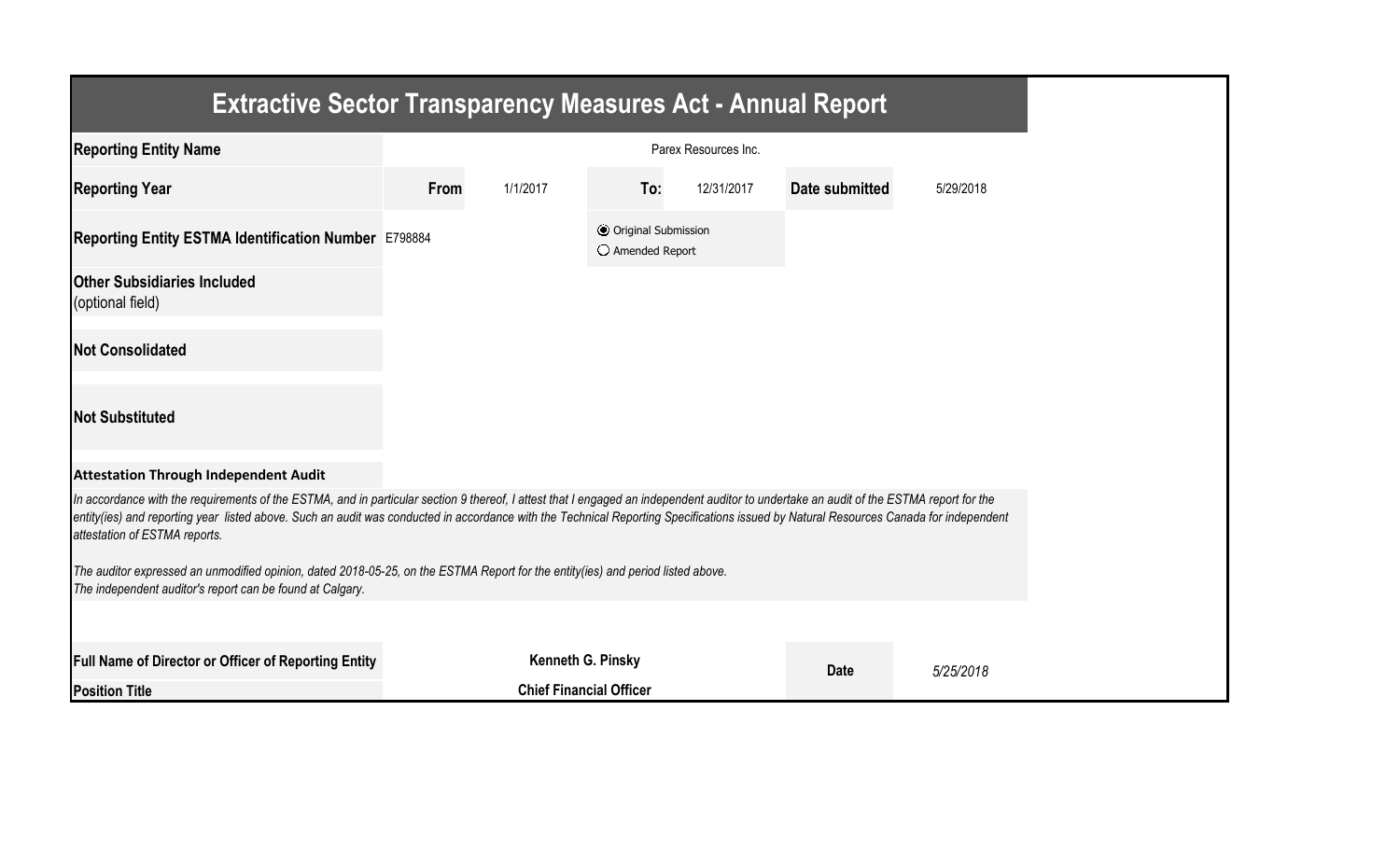| <b>Extractive Sector Transparency Measures Act - Annual Report</b>                                                                                                                                                                                                                                                                                                                                                                                                                                                                                                                                                                                                                                                                                |                                          |                                                                                 |                      |                          |           |                                |                |                  |                                                      |                                      |                                                                             |  |  |
|---------------------------------------------------------------------------------------------------------------------------------------------------------------------------------------------------------------------------------------------------------------------------------------------------------------------------------------------------------------------------------------------------------------------------------------------------------------------------------------------------------------------------------------------------------------------------------------------------------------------------------------------------------------------------------------------------------------------------------------------------|------------------------------------------|---------------------------------------------------------------------------------|----------------------|--------------------------|-----------|--------------------------------|----------------|------------------|------------------------------------------------------|--------------------------------------|-----------------------------------------------------------------------------|--|--|
| <b>Reporting Year</b>                                                                                                                                                                                                                                                                                                                                                                                                                                                                                                                                                                                                                                                                                                                             | From:                                    | 1/1/2017                                                                        | To:                  | 12/31/2017               |           |                                |                |                  |                                                      |                                      |                                                                             |  |  |
| <b>Reporting Entity Name</b>                                                                                                                                                                                                                                                                                                                                                                                                                                                                                                                                                                                                                                                                                                                      |                                          |                                                                                 | Parex Resources Inc. |                          |           | Currency of the Report USD     |                |                  |                                                      |                                      |                                                                             |  |  |
| <b>Reporting Entity ESTMA</b>                                                                                                                                                                                                                                                                                                                                                                                                                                                                                                                                                                                                                                                                                                                     |                                          |                                                                                 |                      |                          |           |                                |                |                  |                                                      |                                      |                                                                             |  |  |
| <b>Identification Number</b>                                                                                                                                                                                                                                                                                                                                                                                                                                                                                                                                                                                                                                                                                                                      |                                          |                                                                                 | E798884              |                          |           |                                |                |                  |                                                      |                                      |                                                                             |  |  |
| <b>Subsidiary Reporting Entities (if</b>                                                                                                                                                                                                                                                                                                                                                                                                                                                                                                                                                                                                                                                                                                          |                                          |                                                                                 |                      |                          |           |                                |                |                  |                                                      |                                      |                                                                             |  |  |
| necessary)                                                                                                                                                                                                                                                                                                                                                                                                                                                                                                                                                                                                                                                                                                                                        |                                          |                                                                                 |                      |                          |           |                                |                |                  |                                                      |                                      |                                                                             |  |  |
| <b>Payments by Payee</b>                                                                                                                                                                                                                                                                                                                                                                                                                                                                                                                                                                                                                                                                                                                          |                                          |                                                                                 |                      |                          |           |                                |                |                  |                                                      |                                      |                                                                             |  |  |
| <b>Country</b>                                                                                                                                                                                                                                                                                                                                                                                                                                                                                                                                                                                                                                                                                                                                    | Payee Name <sup>1</sup>                  | Departments, Agency, etc<br>within Payee that Received<br>Payments <sup>2</sup> | <b>Taxes</b>         | <b>Royalties</b>         | Fees      | <b>Production Entitlements</b> | <b>Bonuses</b> | <b>Dividends</b> | <b>Infrastructure</b><br><b>Improvement Payments</b> | <b>Total Amount paid to</b><br>Payee | Notes <sup>34</sup>                                                         |  |  |
| Colombia                                                                                                                                                                                                                                                                                                                                                                                                                                                                                                                                                                                                                                                                                                                                          | <b>Federal Government of</b><br>Colombia |                                                                                 | 27,950,000           | 46,490,000               | 550,000   |                                | 200,000        |                  |                                                      | 75,190,000                           | A portion of royalties are paid in kind and<br>valued as per the note below |  |  |
| Colombia                                                                                                                                                                                                                                                                                                                                                                                                                                                                                                                                                                                                                                                                                                                                          | Municipality Aguazul                     |                                                                                 | $\sim$               |                          | 1,120,000 |                                | 30,000         | $\sim$           | 520,000                                              | 1,670,000                            |                                                                             |  |  |
| Colombia                                                                                                                                                                                                                                                                                                                                                                                                                                                                                                                                                                                                                                                                                                                                          | Municipality Cabuyaro                    |                                                                                 | ÷.                   | $\sim$                   | $\sim$    |                                | 10.000         | G.               | 100,000                                              | 110,000                              |                                                                             |  |  |
| Colombia                                                                                                                                                                                                                                                                                                                                                                                                                                                                                                                                                                                                                                                                                                                                          | Municipality Paz de Ariporo              |                                                                                 | $\sim$               | $\sim$                   | 10,000    | $\sim$                         | 20,000         | $\sim$           | 140,000                                              | 170,000                              |                                                                             |  |  |
| Colombia                                                                                                                                                                                                                                                                                                                                                                                                                                                                                                                                                                                                                                                                                                                                          | <b>Municipality Plato</b>                |                                                                                 | ÷.                   | $\sim$                   | $\sim$    |                                | 10,000         | ÷.               | 80,000                                               | 90,000                               |                                                                             |  |  |
| Colombia                                                                                                                                                                                                                                                                                                                                                                                                                                                                                                                                                                                                                                                                                                                                          | Municipality Pore                        |                                                                                 | $\sim$               | $\overline{\phantom{a}}$ | 120,000   |                                | $\sim$         | $\sim$           | 50,000                                               | 170,000                              |                                                                             |  |  |
| Colombia                                                                                                                                                                                                                                                                                                                                                                                                                                                                                                                                                                                                                                                                                                                                          | Municipality Puerto Boyaca               |                                                                                 |                      |                          | $\sim$    |                                |                | G.               | 1,160,000                                            | 1,160,000                            |                                                                             |  |  |
| Colombia                                                                                                                                                                                                                                                                                                                                                                                                                                                                                                                                                                                                                                                                                                                                          | Municipality San luis de<br>Palenque     |                                                                                 | $\sim$               |                          | 70,000    | 30,000                         |                | $\sim$           | 200,000                                              | 300,000                              |                                                                             |  |  |
| Colombia                                                                                                                                                                                                                                                                                                                                                                                                                                                                                                                                                                                                                                                                                                                                          | Municipality San Vicente de<br>Chucurri  |                                                                                 |                      |                          |           |                                |                |                  | 100,000                                              | 100,000                              |                                                                             |  |  |
| Colombia                                                                                                                                                                                                                                                                                                                                                                                                                                                                                                                                                                                                                                                                                                                                          | Municipality Simacota                    |                                                                                 | $\sim$               |                          | 10,000    |                                | 10,000         | $\sim$           | 570,000                                              | 590,000                              |                                                                             |  |  |
| Colombia                                                                                                                                                                                                                                                                                                                                                                                                                                                                                                                                                                                                                                                                                                                                          | Municipality Tame Arauca                 |                                                                                 | $\sim$               | $\sim$                   | 40,000    |                                | 20,000         | ÷.               | 1,130,000                                            | 1,190,000                            |                                                                             |  |  |
| Colombia                                                                                                                                                                                                                                                                                                                                                                                                                                                                                                                                                                                                                                                                                                                                          | Municipality Tauramena                   |                                                                                 | 20,000               |                          | 40,000    |                                | 710,000        | $\sim$           | 1,160,000                                            | 1,930,000                            |                                                                             |  |  |
| Colombia                                                                                                                                                                                                                                                                                                                                                                                                                                                                                                                                                                                                                                                                                                                                          | <b>Municipality Villa Nueva</b>          |                                                                                 | 10,000               |                          | 10,000    |                                | 200,000        | $\sim$           | 870,000                                              | 1,090,000                            |                                                                             |  |  |
|                                                                                                                                                                                                                                                                                                                                                                                                                                                                                                                                                                                                                                                                                                                                                   |                                          |                                                                                 | 27,980,000           | 46,490,000               | 1,970,000 | $\sim$                         | 1,240,000      | $\sim$           | 6,080,000                                            | 83,760,000                           |                                                                             |  |  |
| ALL PAYMENTS ARE REPORTED IN UNITED STATES DOLLARS (THE REPORTING CURRENCY OF THE REPORTING ENTITY) AND CONVERTED AT THE UNITED STATES DOLLAR TO COLOMBIAN PESO ANNUAL AVERAGE EXCHANGE RATE FOR THE PERIOD. THE WEIGHTED AVER<br>STATES DOLLAR EXCHANGE RATE IS 2951:1.<br>ALL PAYMENTS WITHIN THE \$100,000 CAD PER PAYEE REPORTING THRESHOLD HAVE BEEN INCLUDED AND CONVERTED USING THE CAD/USD AVERAGE ANNUAL EXCHANGE RATE OF 1.30:1.<br><b>Additional Notes:</b><br>IF DETERMINABLE, IN-KIND PAYMENTS ARE VALUED AT COST. THE COST FOR ROYALTIES PAID IN-KIND IS NOT DETERMINABLE AND HAVE BEEN VALUED AT THE FAIR MARKET SALE PRICE AT THE TIME THE IN-KIND ROYALTY IS DELIVERED.<br>ALL VALUES HAVE BEEN ROUNDED TO THE NEAREST \$10,000. |                                          |                                                                                 |                      |                          |           |                                |                |                  |                                                      |                                      |                                                                             |  |  |
|                                                                                                                                                                                                                                                                                                                                                                                                                                                                                                                                                                                                                                                                                                                                                   |                                          |                                                                                 |                      |                          |           |                                |                |                  |                                                      |                                      |                                                                             |  |  |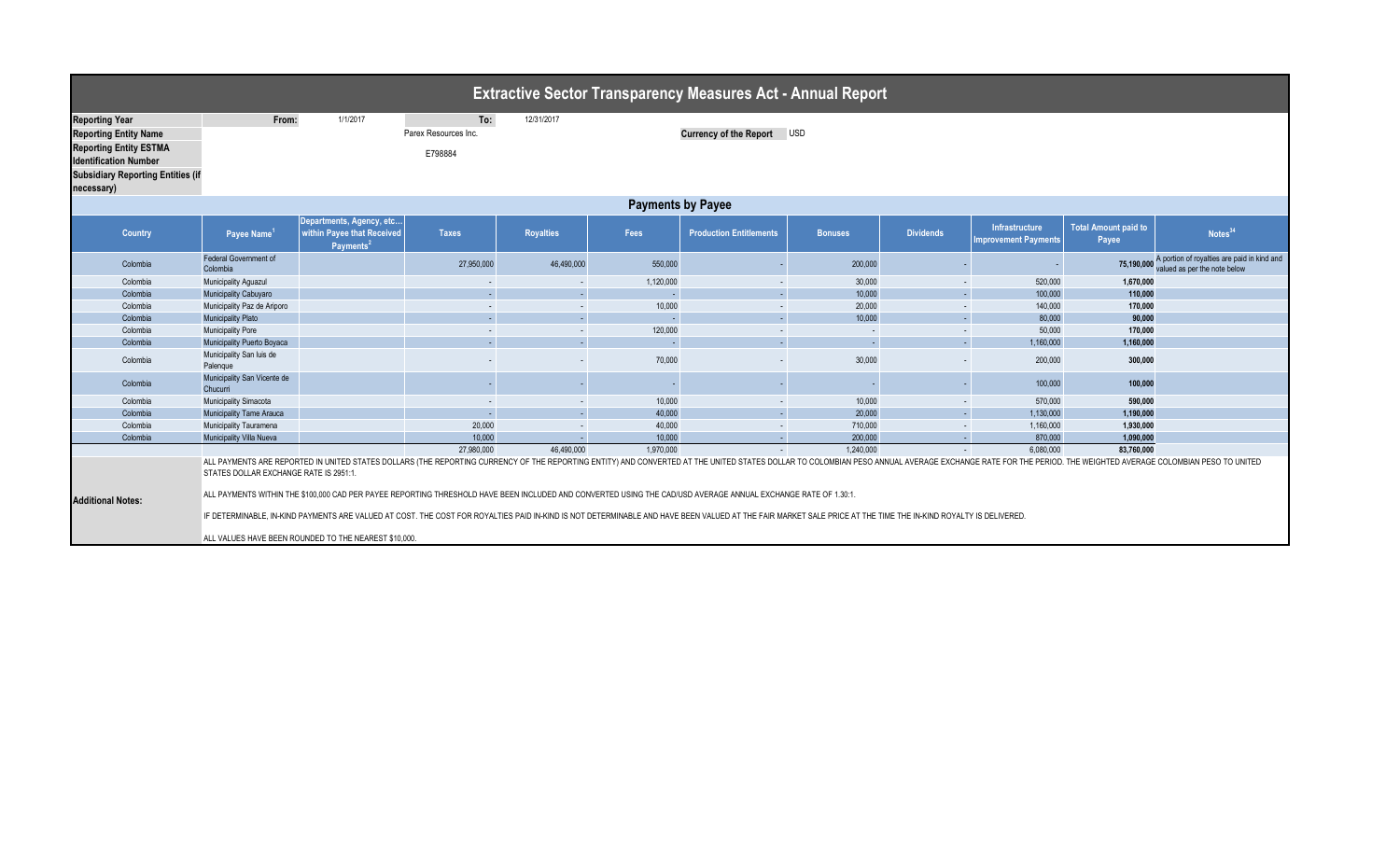| <b>Extractive Sector Transparency Measures Act - Annual Report</b>                                                                                                                                                                                                                                                                                                                                                                                                                                                                                                                                                                                                                                                                                                  |                                                                                                                          |                    |               |  |                  |  |              |  |                                |  |                |        |                  |                                                      |                                 |  |                                                                             |
|---------------------------------------------------------------------------------------------------------------------------------------------------------------------------------------------------------------------------------------------------------------------------------------------------------------------------------------------------------------------------------------------------------------------------------------------------------------------------------------------------------------------------------------------------------------------------------------------------------------------------------------------------------------------------------------------------------------------------------------------------------------------|--------------------------------------------------------------------------------------------------------------------------|--------------------|---------------|--|------------------|--|--------------|--|--------------------------------|--|----------------|--------|------------------|------------------------------------------------------|---------------------------------|--|-----------------------------------------------------------------------------|
| <b>Reporting Year</b><br><b>Reporting Entity Name</b><br><b>Reporting Entity ESTMA</b><br><b>Identification Number</b><br><b>Subsidiary Reporting Entities (if</b><br>necessary)                                                                                                                                                                                                                                                                                                                                                                                                                                                                                                                                                                                    | To:<br>From:<br>12/31/2017<br>1/1/2017<br><b>Currency of the Report</b><br><b>USD</b><br>Parex Resources Inc.<br>E798884 |                    |               |  |                  |  |              |  |                                |  |                |        |                  |                                                      |                                 |  |                                                                             |
|                                                                                                                                                                                                                                                                                                                                                                                                                                                                                                                                                                                                                                                                                                                                                                     | <b>Payments by Project</b>                                                                                               |                    |               |  |                  |  |              |  |                                |  |                |        |                  |                                                      |                                 |  |                                                                             |
| Country                                                                                                                                                                                                                                                                                                                                                                                                                                                                                                                                                                                                                                                                                                                                                             | Project Name <sup>1</sup>                                                                                                |                    | <b>Taxes</b>  |  | <b>Royalties</b> |  | Fees         |  | <b>Production Entitlements</b> |  | <b>Bonuses</b> |        | <b>Dividends</b> | <b>Infrastructure</b><br><b>Improvement Payments</b> | Total Amount paid by<br>Project |  | Notes <sup>23</sup>                                                         |
| Colombia                                                                                                                                                                                                                                                                                                                                                                                                                                                                                                                                                                                                                                                                                                                                                            | Northern Llanos Basin                                                                                                    |                    | - S           |  | 3,830,000 \$     |  | 330,000      |  |                                |  | 750,000        |        | - \$             | 1,480,000 \$                                         | 6,390,000                       |  | A portion of royalties are paid in kind and<br>valued as per the note below |
| Colombia                                                                                                                                                                                                                                                                                                                                                                                                                                                                                                                                                                                                                                                                                                                                                            | Southern Llanos Basin                                                                                                    |                    | 10,000 \$     |  | 42,310,000 \$    |  | 1,250,000 \$ |  | $-$ \$                         |  | 480,000 \$     |        | $-$ \$           | 2,420,000 \$                                         | 46.470.000                      |  | A portion of royalties are paid in kind and<br>valued as per the note below |
| Colombia                                                                                                                                                                                                                                                                                                                                                                                                                                                                                                                                                                                                                                                                                                                                                            | Magdalena Basin                                                                                                          | $\mathbf{\hat{s}}$ | $-15$         |  | 350,000 \$       |  | 60,000       |  | $-5$                           |  | 10,000         |        | $-5$             | 2,130,000 \$                                         | 2.550.000                       |  | A portion of royalties are paid in kind and<br>valued as per the note below |
| Colombia                                                                                                                                                                                                                                                                                                                                                                                                                                                                                                                                                                                                                                                                                                                                                            | Corporate                                                                                                                |                    | 27,970,000    |  | - \$             |  | 330,000      |  | $-$ 9                          |  |                | $-$ \$ | $-$ \$           | 50,000 \$                                            | 28,350,000                      |  |                                                                             |
|                                                                                                                                                                                                                                                                                                                                                                                                                                                                                                                                                                                                                                                                                                                                                                     | <b>Total</b>                                                                                                             | -S.                | 27.980.000 \$ |  | 46.490.000 \$    |  | 1.970.000    |  | $-5$                           |  | 1.240.000      |        | $-5$             | 6.080.000 S                                          | 83.760.000                      |  |                                                                             |
| ALL PAYMENTS ARE REPORTED IN UNITED STATES DOLLARS (THE REPORTING CURRENCY OF THE REPORTING ENTITY) AND CONVERTED AT THE UNITED STATES DOLLAR TO COLOMBIAN PESO ANNUAL AVERAGE EXCHANGE RATE FOR THE PERIOD. THE WEIGHTED AVER<br>UNITED STATES DOLLAR EXCHANGE RATE IS 2951:1<br>ALL PAYMENTS WITHIN THE \$100,000 CAD PER PAYEE REPORTING THRESHOLD HAVE BEEN INCLUDED AND CONVERTED USING THE CAD/USD AVERAGE ANNUAL EXCHANGE RATE OF 1.30:1.<br><b>Additional Notes<sup>3</sup>:</b><br>IF DETERMINABLE, IN-KIND PAYMENTS ARE VALUED AT COST. THE COST FOR ROYALTIES PAID IN-KIND IS NOT DETERMINABLE AND HAVE BEEN VALUED AT THE FAIR MARKET SALE PRICE AT THE TIME THE IN-KIND ROYALTY IS DELIVERED.<br>ALL VALUES HAVE BEEN ROUNDED TO THE NEAREST \$10,000. |                                                                                                                          |                    |               |  |                  |  |              |  |                                |  |                |        |                  |                                                      |                                 |  |                                                                             |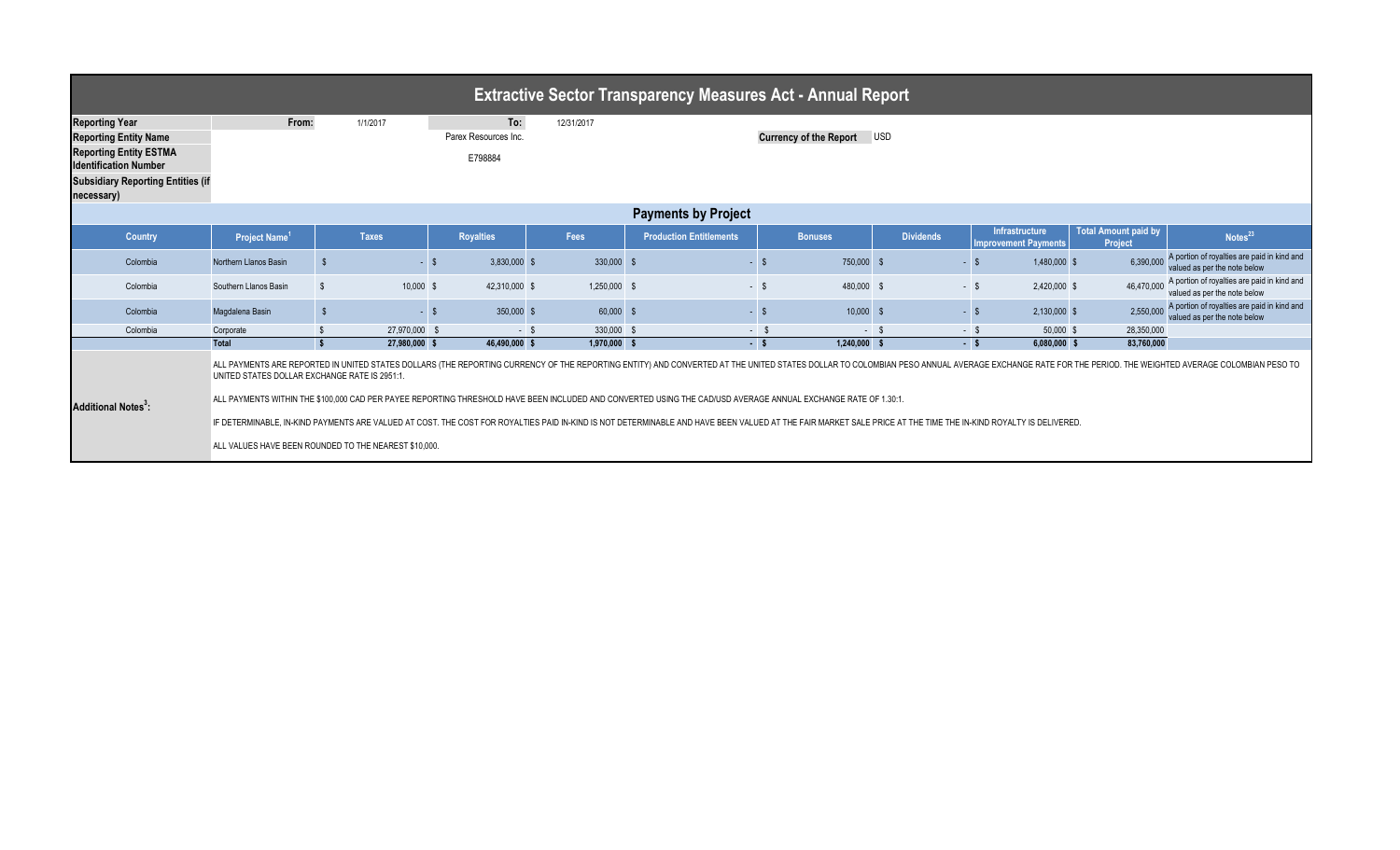

May 25, 2018

# **Independent Auditor's Report**

# **To Those Charged with ESTMA Governance at Parex Resources Inc.**

We have audited the accompanying Extractive Sector Transparency Measures Act – Annual Report of Parex Resources Inc., which comprise the schedules of payments by payee and payments by project for the year ended December 31, 2017, and the related notes, which comprise a summary of significant accounting policies and other explanatory information (the "ESTMA Report"). The ESTMA Report has been prepared by management using the basis of accounting described in the notes, which is in accordance with the Extractive Sector Transparency Measures Act S.C. 2014, c.39, s 376 (the "Act").

# **Management's responsibility for the financial statements**

Management is responsible for the preparation of these financial statements in accordance with the basis of accounting described in the notes, and for such internal control as management determines is necessary to enable the preparation of an ESTMA report that is free from material misstatement, whether due to fraud or error.

# **Auditor's responsibility**

Our responsibility is to express an opinion on the ESTMA Report based on our audit. We conducted our audit in accordance with Canadian generally accepted auditing standards. Those standards require that we comply with ethical requirements and plan and perform the audit to obtain reasonable assurance about whether the ESTMA Report is free from material misstatement.

An audit involves performing procedures to obtain audit evidence about the amounts and disclosures in the ESTMA Report. The procedures selected depend on the auditor's judgment, including the assessment of the risks of material misstatement of the ESTMA Report, whether due to fraud or error. In making those risk assessments, the auditor considers internal control relevant to the entity's preparation of the ESTMA Report in order to design audit procedures that are appropriate in the circumstances, but not for the purpose of expressing an opinion on the effectiveness of the entity's internal control. An audit also includes evaluating the appropriateness of accounting policies used and the reasonableness of accounting estimates made by management, as well as evaluating the overall presentation of the ESTMA Report.

We believe that the audit evidence we have obtained is sufficient and appropriate to provide a basis for our audit opinion.

# **Opinion**

In our opinion, the Extractive Sector Transparency Measures Act – Annual Report of Parex Resources Inc. for the year ended December 31, 2017 is prepared, in all material respects, in accordance with the basis of accounting described in the notes.

*PricewaterhouseCoopers LLP 111 5th Avenue SW, Suite 3100, Calgary, Alberta, Canada T2P 5L3 T: +1 403 509 7500, F: +1 403 781 1825*

"PwC" refers to PricewaterhouseCoopers LLP, an Ontario limited liability partnership.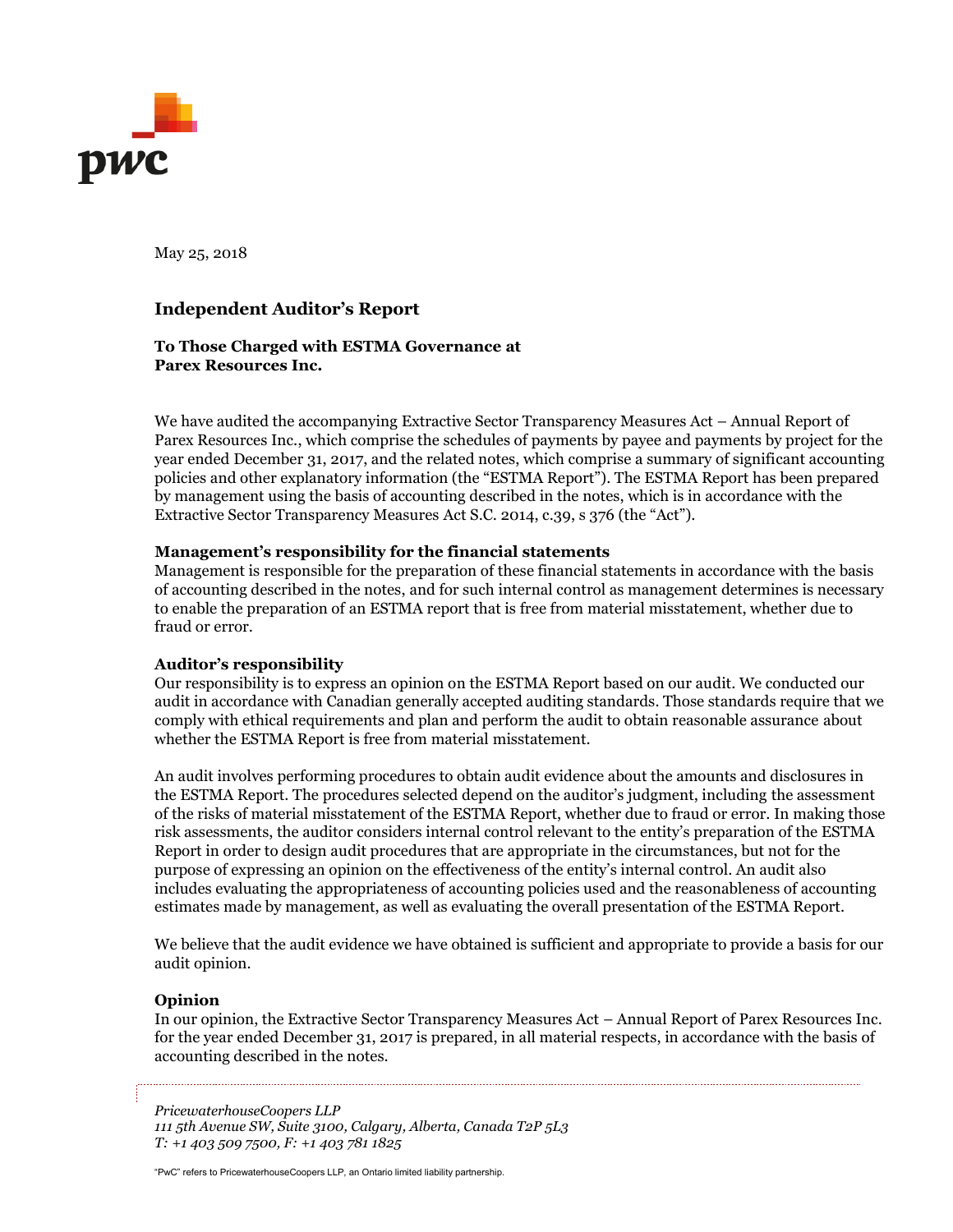

# **Basis of accounting**

Without modifying our opinion, we draw attention to the notes to the ESTMA Report, which describes the basis of accounting. The ESTMA Report is prepared to assist Parex Resources Inc. to comply with the reporting requirements of the Act. As a result, the ESTMA Report may not be suitable for another purpose.

Pricewaterhouse Coopers LLP

Calgary, Alberta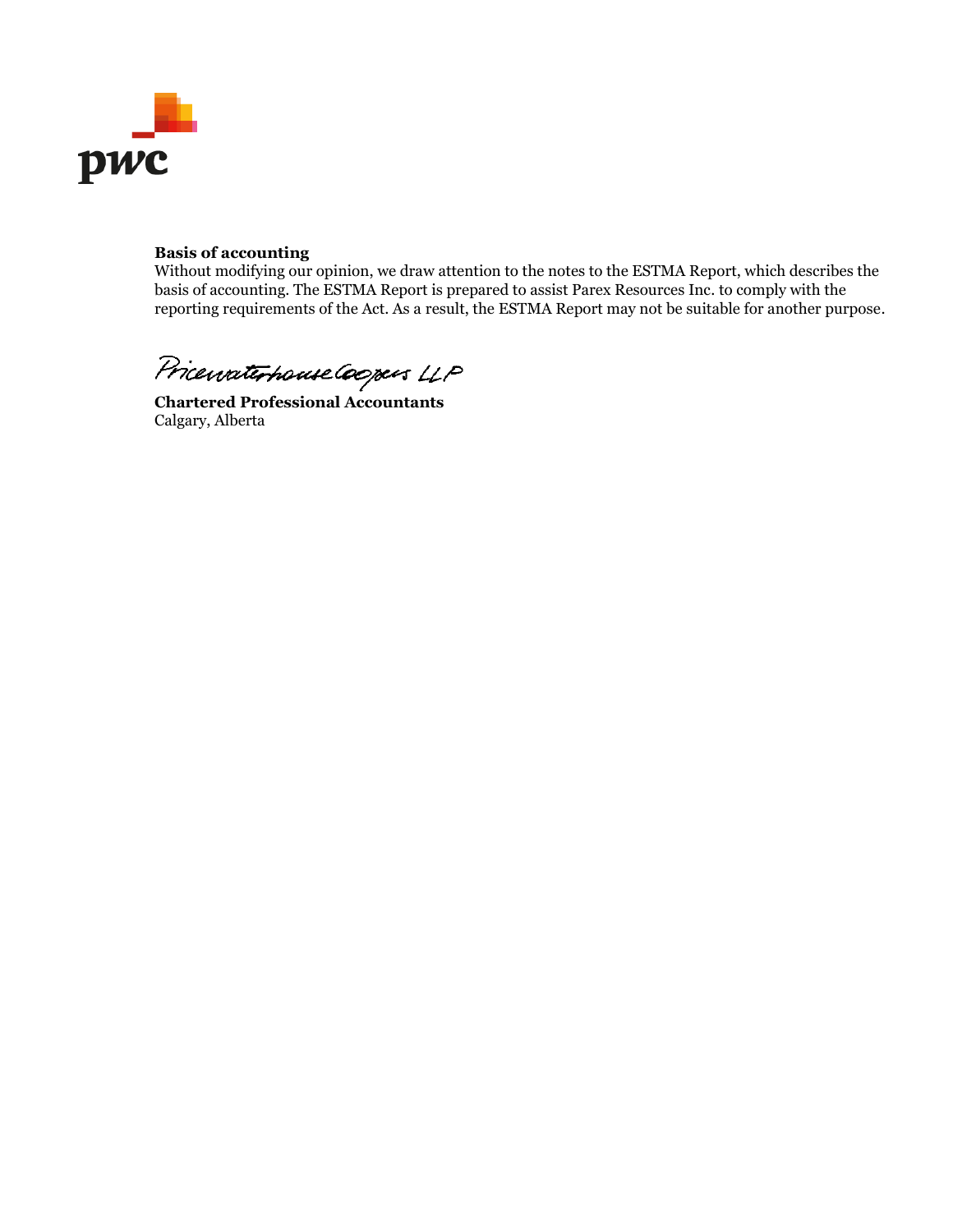

# **INTRODUCTION**

Parex Resources Inc. and its subsidiaries (collectively the "Company" or "Parex") has prepared the following consolidated report ("the Report") of payments made to government entities for the year ended December 31, 2017 as required by the Extractive Sector Transparency Measures Act S.C. 2014, c.39, s.376 ("ESTMA" or the "Act").

# **BASIS OF PREPARATION**

The report is presented in United States dollars ("USD"), the Company's reporting currency and has been prepared in accordance with the requirements of the Act and the Natural Resources Canada ("NRCan") Technical Reporting Specifications.

The following is a summary of significant policies and judgments that the Company has made for the purpose of preparing the report.

#### **Significant policies**

#### **Cash and in-kind payments**

Payments are reported on a cash basis and have been reported in the period in which the payment was made. In-kind payments are converted to a equivalent cash value based on cost or, if cost is not determinable, the in-kind payment is reported at the fair market value. The valuation method for each payment has been disclosed in the notes section of the ESTMA Annual Report.

Payments to the "same payee" that meet or exceed \$100,000 CAD equivalent in one category of payment are disclosed. The exchange rate used to convert to the Company's reporting currency, USD, is the weighted average rate for the period of USD/CAD of 1.30. Payments are rounded to the nearest \$10,000 USD.

Payments made in Colombia are generally made in Colombian pesos. To convert Colombian peso payments to USD the Company used the 2017 weighted average exchange rate of Colombian peso to USD of 2951:1.

#### **Payee**

For the purposes of the Act, a payee is:

- a. Any government in Canada or in a foreign state;
- b. A body that is established by two or more governments; or
- c. Any trust, board, commission, corporation or body or other authority that is established to exercise or perform, or that exercises or performs, a power, duty or function of a government for a government referred to in paragraph (a) above or a body referred to in paragraph (b) above.

Payees include governments at any level, including national, regional, state, provincial, local, or municipal levels. Payees may include non-governmental entities if the benefit bestowed would have otherwise been provided by the government. Payees also include any government-owned or government-controlled entities that exercise or perform a power, duty or function of government.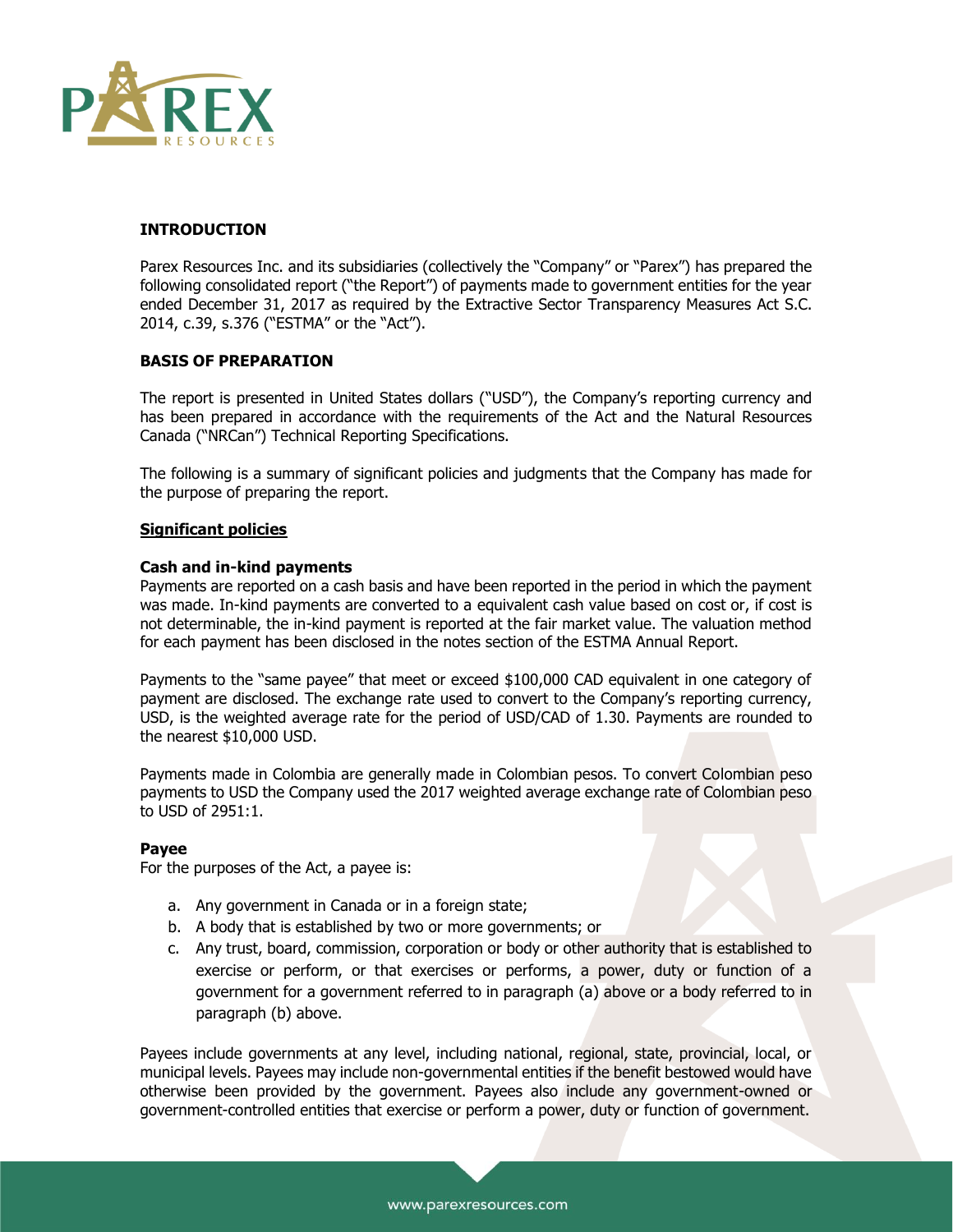Aboriginal and indigenous groups and organizations may also be regarded as a payee under the Act. Currently, the Corporation does not make payments to such groups.

# **Reportable Payments**

A reportable payment for ESTMA purposes is one that:

- a. Is made to the same payee;
- b. Is made in relation to the commercial development of oil, gas or minerals; and
- c. Totals, as a single or multiple payments, \$76,923 USD or more in the year in one of the following prescribed seven payment categories.

# Taxes

This category includes taxes paid by the Company on its income, profits or production in relation to the commercial development of oil and gas resources. Taxes paid in Colombia include corporate income tax, equity tax, bank tax, and industry and commerce taxes that relate to the commercial development of oil. Consumption taxes, personal income taxes and taxes withheld by the Company on behalf of others are excluded as per the Act.

# Royalties

Royalties are payments for the rights to extract oil and gas resources, typically at a set percentage of revenue. Both cash royalties and royalties paid in-kind are reported in this category. If determinable, in-kind payments are valued at cost. The cost for royalties paid in-kind is not determinable and have been valued at the fair market sale price at the time the in-kind royalty is delivered.

# Fees

This category may include environmental license fees, permits, and other regulatory charges. The fee category is broad and includes payments to payees that in substance is a fee. Amounts paid in ordinary course commercial transactions in exchange for services provided by a payee are excluded.

# Production entitlements

A payee's share of oil, gas or mineral production under a production sharing agreement or similar contractual or legislated arrangement is reported under this category. For the year ended December 31, 2017, there were no reportable production entitlement payments to a payee.

# Bonuses

This category includes signing, discovery, production, community investment and any other type of bonus paid to a payee in relation to the commercial development of oil and gas resources.

# Dividends

Dividends are payments, other than dividends paid to a payee as an ordinary shareholder of the Company on shares that were acquired by the payee on the same terms as were available at the time of acquisition to other shareholders that are not in lieu of any other reportable payment. For the year ended December 31, 2017, there were no reportable dividend payments to a payee.

# Infrastructure improvement payments

This payment category consists of payments for the construction of infrastructure that do not relate primarily to the operational purposes of the Company and to which there is direct benefit to the payee.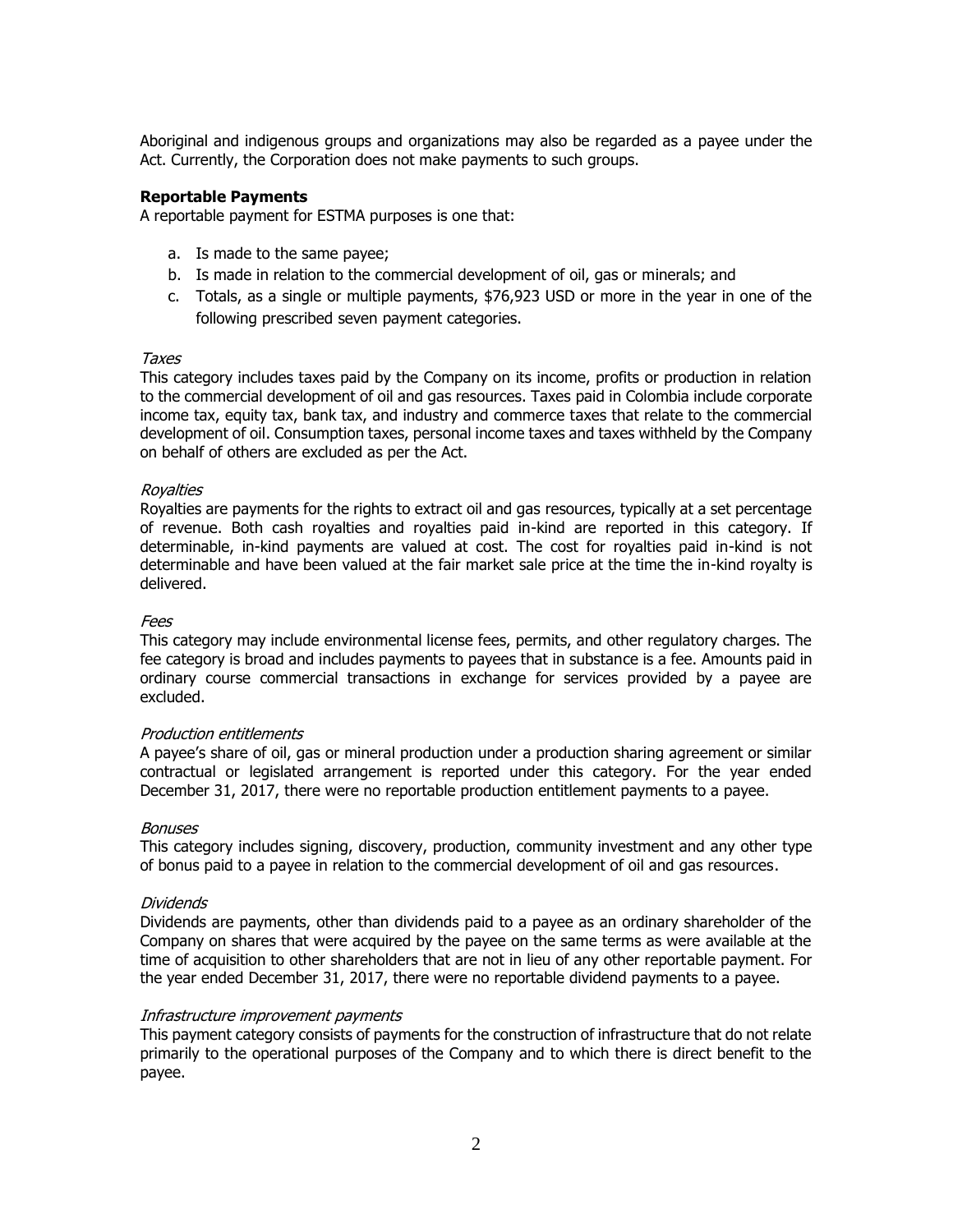# **Significant Estimates and Judgements**

The preparation of the Report in accordance with the Act requires the use of judgements, estimates and assumptions which includes the evaluation of the substance, rather than the form, of the payment.

# **Payments by Project Level**

Payments have been reported at the project level as required by the Act. A "project" means the operational activities are governed by a single contract, license, lease, concession or similar legal agreement that forms the basis for a payment liability with a payee. If multiple such agreements are substantially interconnected, they would be considered a single project.

"Substantially interconnected" means forming a set of operationally and geographically integrated contracts, licenses, leases or concessions or related agreements with substantially similar terms that are signed with a government and give rise to payment liabilities.

The Company has determined that the operational activities governed by surface or mineral lease contracts related to key operational areas are substantially interconnected and has reported payments related to each such area as a single project. The Company has considered geographical location and common infrastructure as two key indicators for making this determination.

# **Commercial Development**

The Act defines 'commercial development of oil, gas or minerals' as:

- a) The exploration or extraction of oil, gas or minerals;
- b) The acquisition or holding of a permit, license, lease or any other authorization to carry out any of the activities referred to in paragraph (a); or
- c) Any other prescribed activities in relation to oil, gas or minerals.

Payments made by the Company to payees relating to the commercial development of oil, gas or minerals ("commercial development") are disclosed in this Report. The Company's initial processing activities which are integrated with its extraction operations are included in commercial development. The Report excludes payments that are not related to the Company's commercial development activities.

# **Refunds, rebates and credits**

Amounts paid to payees have been reported at the amount paid by the Company, including instances where an applicable credit or rebate reduces the amount payable, to reflect the net cash payment to the payee. Cash refunds or rebates received from payees have not been reported where they have not been applied as a credit to amounts owing.

# **Attribution of payments**

Where a payment was made for the Company by another entity, such payment has been deemed to have been made by the Company and has been included in this Report. This may include payments not directly made to a payee, or were not received directly by the payee. Whether a payment is made for the Company may be difficult to determine and depends on the facts and circumstances including legal and contractual requirements in various jurisdictions.

# **Payments made in situations of joint control**

The Company reports all cash payments that it pays directly to a payee, and includes all amounts paid as an operator as part of an unincorporated joint arrangement (i.e. a working interest). This